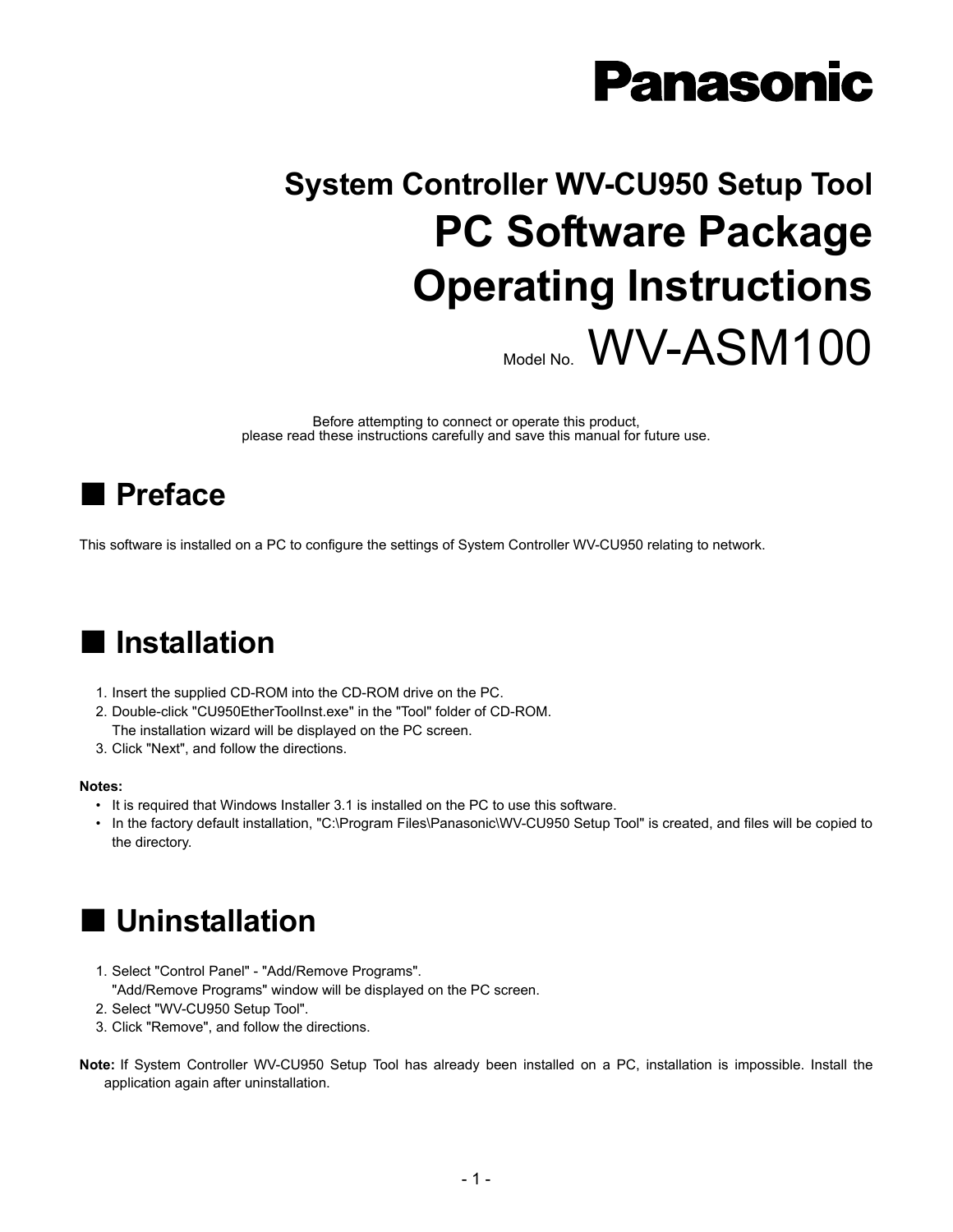## **Starting Up**

This software communicates with System Controller WV-CU950 via the RS-232C interface when setting the IP address of system controller or reading out the system controller setting.

- 1. Connect the system controller and PC with a 9-pin D-sub cross cable.
- 2. Select "Start" "All Programs" "Panasonic" "WV-ASM100" "WV-CU950 Setup Tool" or double-click the "WV-CU950 Setup Tool" icon on the desktop.

System Controller WV-CU950 Setup Tool will start up, and the "Serial port" window will be displayed on the PC screen.



#### **Notes:**

- ・ When clicking "Version information", the "Setup Tool" window will appear to display the software version. When clicking "OK", the screen returns to the "Serial port" window.
- ・ When clicking "Help", the "Help" window will appear. When clicking "OK", the screen returns to the "Serial port" window.
- 3. Select the number for "Port", and click "OK". "IP address setting" window will be displayed.
- 4. Turn on the power while holding down the button 7 and MON (ESC) button of system controller. "Admin Password" entry form will appear on the LCD of system controller.
- 5. Enter the administrator password. (The factory default is "650".) Then, press the SET button. Short buzzer will sound three times, "GXCU-THRU-MODE" will appear on the LCD, and all the buttons in the "IP address setting" window will become available.



### **Notes:**

- ・ When returning from "IP address setting" window to the "Serial port" window, click "Close".
- ・ When such a communication error as cable disconnection happens, "Communication Error" window will appear.
- ・ Refer to the operating instructions of system controller for details on the administrator password.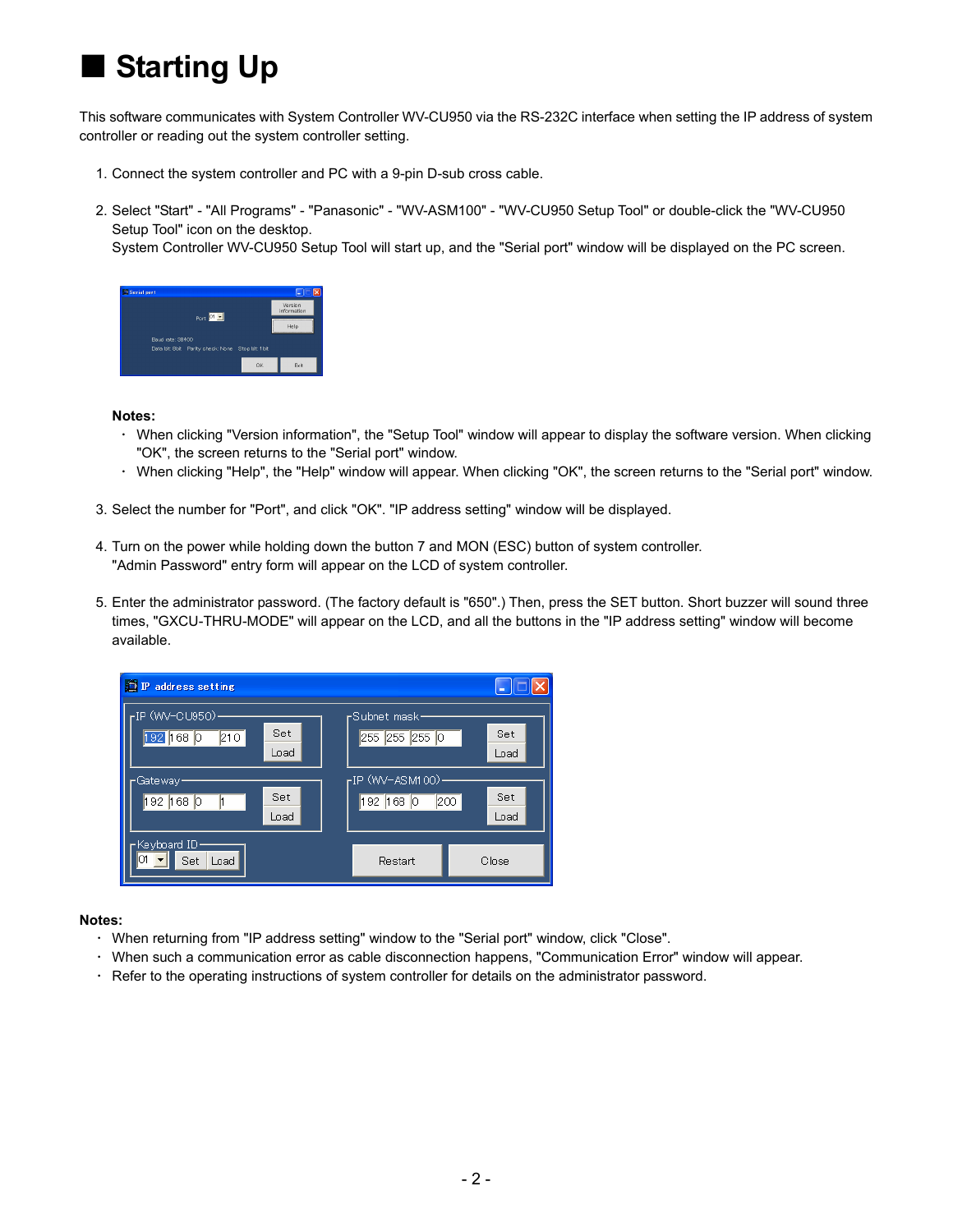## **Configure the Settings Relating to Network**

Configure and check the settings relating to network in the "IP address setting" window.

**Note:** When opening this window for the first time, the factory default will be displayed. To check the current settings of system controller, click "Load".

### **[IP (WV-CU950)]**

Enter the IP address of system controller as "nnn.nnn.nnn.nnn". Available value for "nnn": 0 to 255 Default: 192.168.0.210

### **[Subnet mask]**

Enter the subnet mask of system controller as "nnn.nnn.nnn.nnn". Available value for "nnn": 0 to 255 Default: 255.255.255.0

#### <sup>1</sup> IP address setting Elo IP (WV-CU950)-Subnet mask-Set Set 192 168 0 210 255 255 255 0 Load Load -IP (WV-ASM100)-Gateway-Set Set 192 168 0  $\vert$ 1  $192$   $168$   $\boxed{0}$   $200$ Load Load Keyboard ID- $\mathbf{0}1$   $\mathbf{I}$ Set Load Restart Close

### **[Gateway]**

Enter the gateway IP address of system controller as "nnn.nnn.nnn.nnn". Available value for "nnn": 0 to 255 Default: 192.168.0.1

### **[IP (WV-ASM100)]**

Enter the IP address of PC in which WV-ASM100 is installed. Available value for "nnn": 0 to 255 Default: 192.168.0.200

**[Keyboard ID]**  Surely set the number to 01.

#### **[Set] button**

Saves the settings in the system controller.

#### **[Load] button**

Reads out the settings from the system controller.

#### **When finishing the setup**

Restart the system controller in the normal operation mode.

- 1. Click "Restart" in the "IP address setting" window. "Connecting to Main CPU…" will appear on the LCD of system controller.
- 2. Click "Close". "IP address setting" window will disappear, and the screen returns to the "Serial port" window.
- 3. Click "Exit". You will exit the software.

#### **Notes:**

・ When a message other than "Connecting to Main CPU…" after the restart, check that the settings of MODE switches and CONTROLLER NO. switch at the rear panel are as follows.

 If the settings differ from the illustrations, turn off the system controller, set the switches, and turn on the system controller again. Then, check that "Connecting to Main CPU…" appears on the LCD.



・ After all the settings, disconnect the 9-pin D-sub cross cable from the system controller and PC.